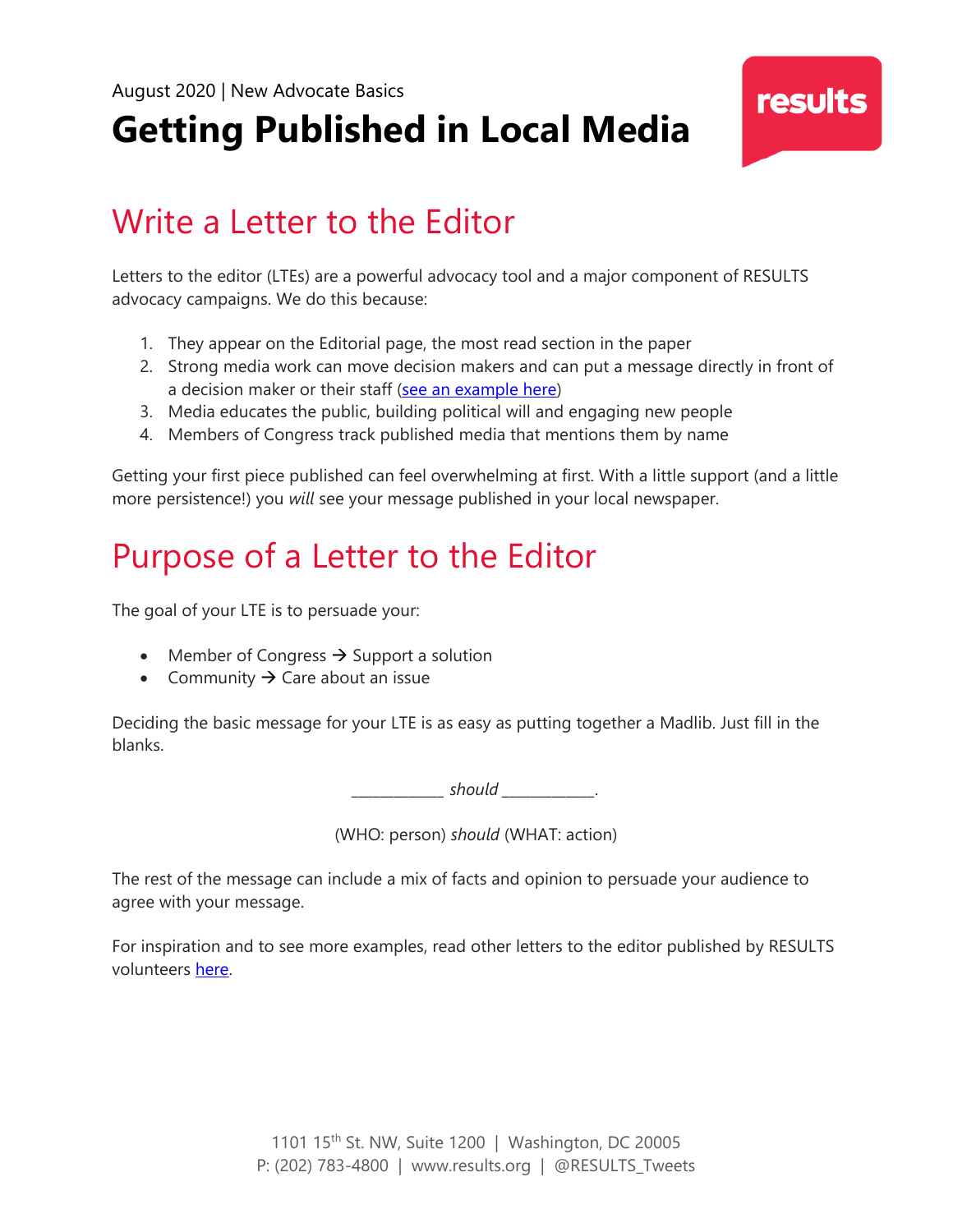## Key Components of a Letter to the Editor

Create your letter using the **[EPIC format](https://results.org/resources/empower-yourself-activist-milestone-2/)** (Engage the listener, state the Problem, Inform about a solution, give a Call to action).

#### **Local or timely hook**

Responding to a recent article in the newspaper or a recent event is a great way to increase your odds of being published. Do a search on the newspaper's website for recent articles that are related to our issues. Try using search terms like "poverty," "education," etc.

*In reference to your recent article "Missouri lawmakers approve \$6 billion COVID-19 emergency funding bill" I am grateful both our state legislature and Congress have now passed emergency legislation to help people survive this crisis.*

#### **Why it matters**

Why do I care? What makes it compelling now? Why does my MoC need to know about it?

*But more is desperately needed. Thousands of laid off workers in Kansas City have no income now and no guarantee they'll still have jobs when the crisis ends. Without help, they and their families face hunger, eviction, and possibly homelessness. We must help. In the next coronavirus response bill, Congress must prioritize housing and hunger by providing \$100 billion for emergency rental assistance, passing a national moratorium on evictions, and increasing the maximum SNAP (formerly Food Stamps) benefit by 15 percent.*

#### **Call to action**

Mention members of Congress by name if possible

*I urge our Congressman Cleaver and Sens. Blunt and Hawley to help people secure stable housing and keep their families fed during this economic crisis and beyond.*